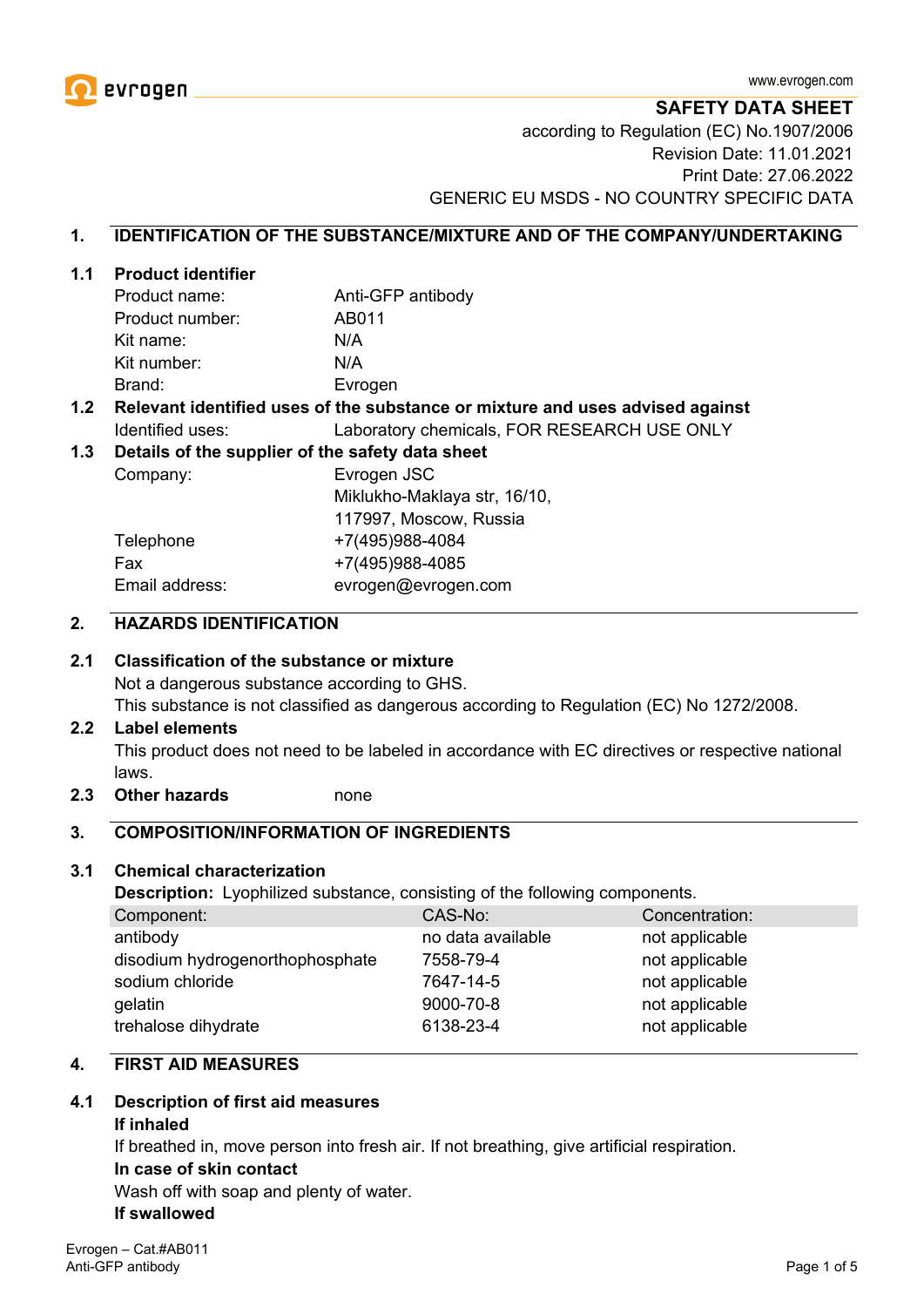Never give anything by mouth to an unconscious person. Rinse mouth with water.

- **4.2 Most important symptoms and effects, both acute and delayed** To the best of our knowledge, the chemical, physical, and toxicological properties have not been thoroughly investigated.
- **4.3 Indication of immediate medical attention and special treatment needed** no data available

# **5. FIRE-FIGHTING MEASURES**

- **5.1 Extinguishing media Suitable extinguishing media** Use water spray, alcohol-resistant foam, dry chemical or carbon dioxide.
- **5.2 Special hazards arising from the substance or mixture** Nature of decomposition products not known.
- **5.3 Precautions for fire-fighters** Wear self contained breathing apparatus for fire fighting if necessary. **5.4 Further information**
	- no data available

# **6. ACCIDENTAL RELEASE MEASURES**

- **6.1 Personal precautions, protective equipment and emergency procedures** Avoid dust formation. Avoid breathing vapors, mist or gas.
- **6.2 Environmental precautions** Do not let product enter drains.
- **6.3 Methods and materials for containment and cleaning up** Sweep up and shovel. Keep in suitable, closed containers for disposal.
- **6.4 Reference to other sections** For disposal see section 13.

# **7. HANDLING AND STORAGE**

# **7.1 Precautions for safe handling**

Provide appropriate exhaust ventilation at places where dust is formed. Normal measures for preventive fire protection.

- **7.2 Conditions for safe storage, including any incompatibilities** Store in cool place. Keep container tightly closed in a dry and well-ventilated place. Recommended storage temperature: -20 °C
- **7.3 Specific end uses** No further relevant information available

# **8. EXPOSURE CONTROLS/PERSONAL PROTECTION**

**8.1 Control parameters**

# **Ingredients with limit values that require monitoring at the workplace**

The product does not contain any relevant quantities of materials with critical values that have to be monitored at the workplace.

## **Additional information**

The lists valid during the making were used as basis.

# **8.2 Exposure controls**

**Personal protective equipment:**

## **General protective and hygienic measures**

The usual precautionary measures are to be adhered to when handling chemicals.

# **Respiratory protection**

Respiratory protection is not required. Where protection from nuisance levels of dusts are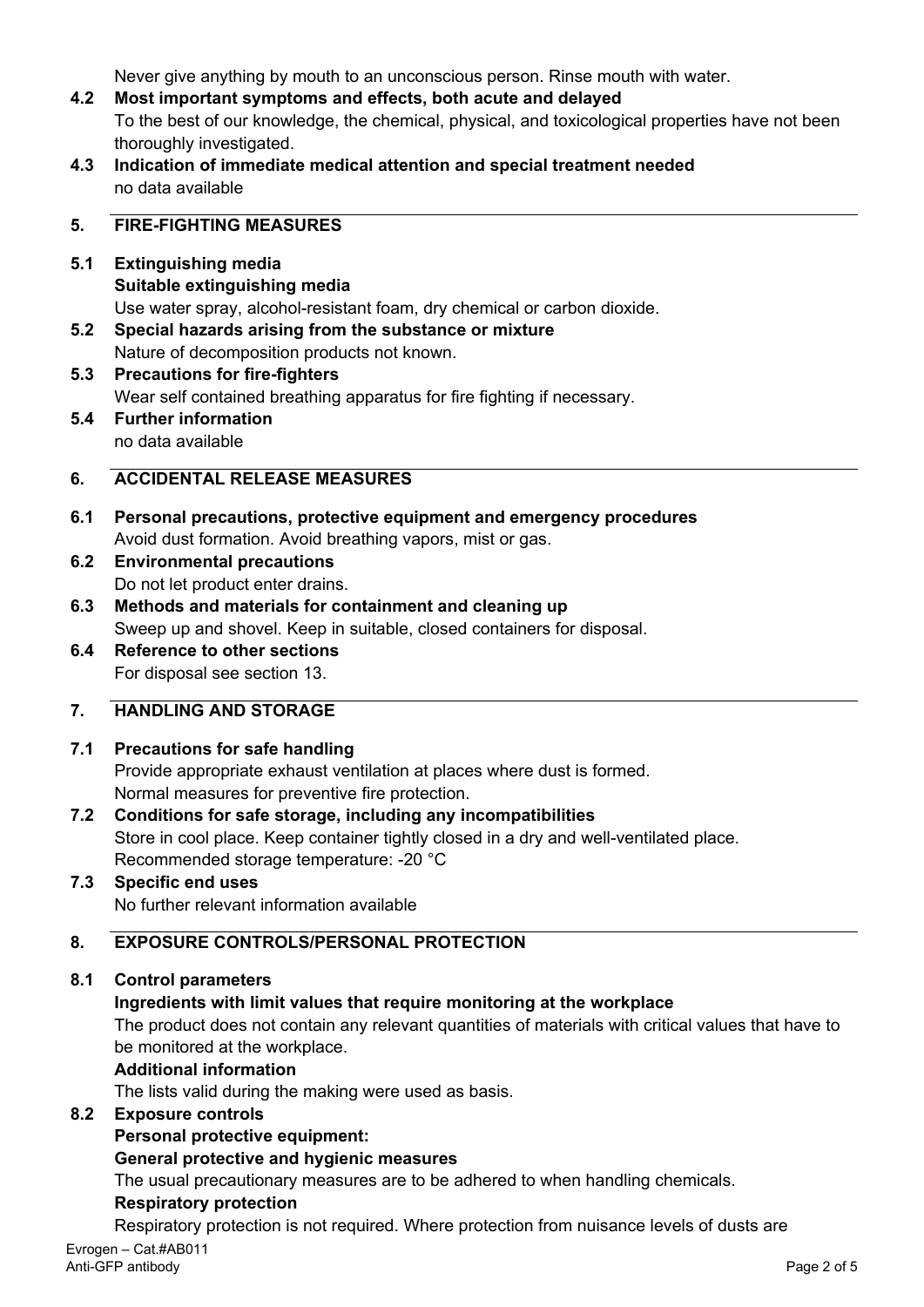desired, use type N95 (US) or type P1 (EN 143) dust masks. Use respirators and components tested and approved under appropriate government standards such as NIOSH (US) or CEN (EU). **Skin protection**

Handle with gloves. Gloves must be inspected prior to use. Use proper glove removal technique (without touching glove's outer surface) to avoid skin contact with this product.

Dispose of contaminated gloves after use in accordance with applicable laws and good laboratory practices. Wash and dry hands.

## **Eye protection**

Use equipment for eye protection tested and approved under appropriate government standards such as NIOSH (US) or EN 166(EU).

# **9. PHYSICAL AND CHEMICAL PROPERTIES**

# **9.1 Information on basic physical and chemical properties**

|     | Appearance                                   | Form: Lyophilized |
|-----|----------------------------------------------|-------------------|
|     |                                              | Colour: White     |
|     | Odour:                                       | Characteristic    |
|     | Odour threshold                              | no data available |
|     | рH                                           | no data available |
|     | Melting/freezing point                       | no data available |
|     | Initial boiling point and boiling range      | no data available |
|     | Flash point                                  | no data available |
|     | Evaporation rate                             | no data available |
|     | Flammability (solid, gas)                    | no data available |
|     | Upper/lower flammability or explosive limits | no data available |
|     | Vapour pressure                              | no data available |
|     | Vapour density                               | no data available |
|     | Relative density                             | no data available |
|     | Water solubility                             | no data available |
|     | Partition coefficient: noctanol/water        | no data available |
|     | Autoignition temperature                     | no data available |
|     | Decomposition temperature                    | no data available |
|     | Viscosity                                    | no data available |
|     | <b>Explosive properties</b>                  | no data available |
|     | Oxidizing properties                         | no data available |
| 9.2 | Other safety information                     |                   |
|     | no data available                            |                   |

# **10. STABILITY AND REACTIVITY**

**10.1 Reactivity**

no data available

- **10.2 Chemical stability** no data available
- **10.3 Possibility of hazardous reactions** No dangerous reactions known
- **10.4 Conditions to avoid** no data available
- **10.5 Incompatible materials** no data available
- **10.6 Hazardous decomposition products** No dangerous decomposition products known

## **11. TOXICOLOGICAL INFORMATION**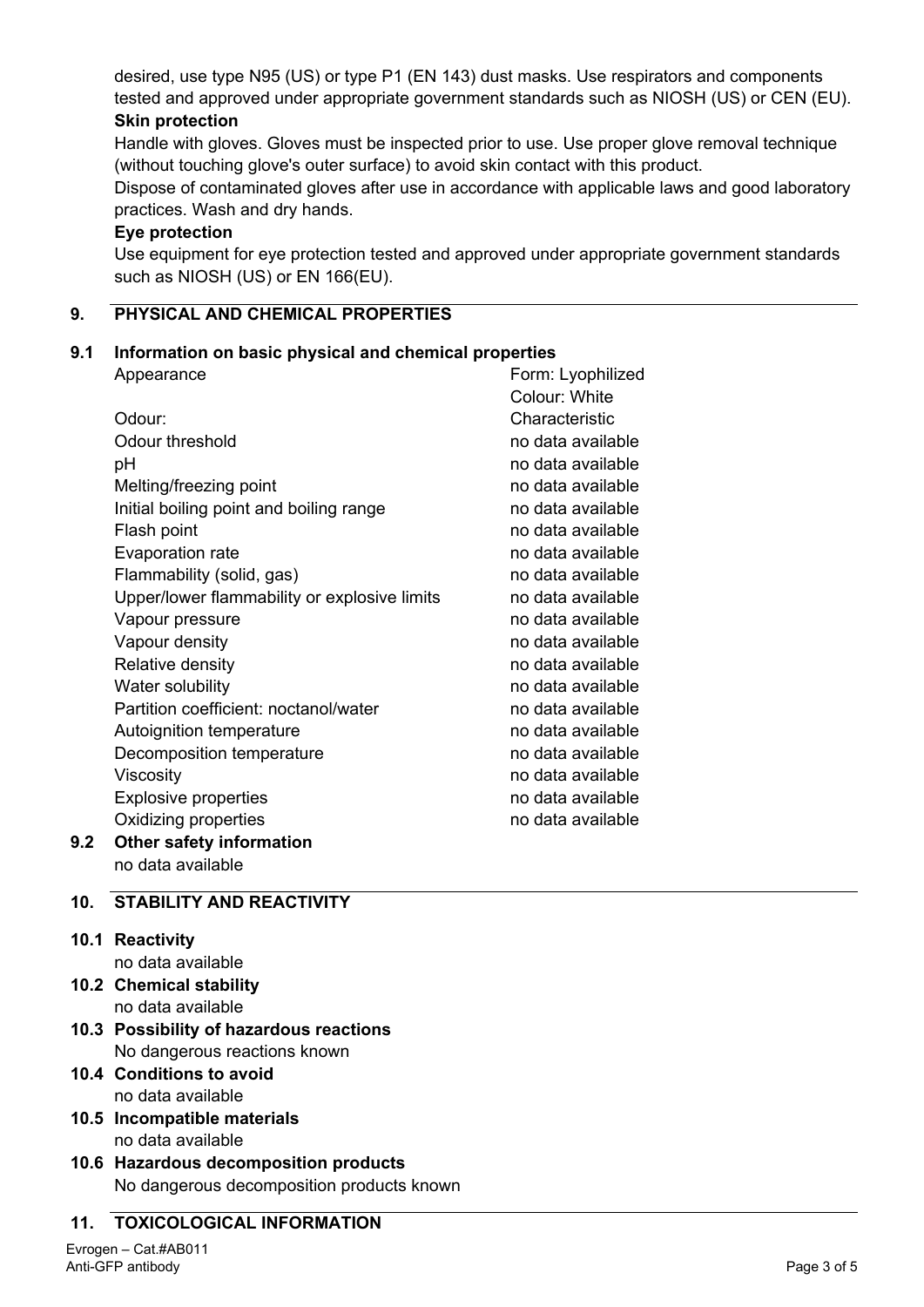# **11.1 Information on toxicological effects**

**Acute toxicity:** no data available

**Primary irritant effect on the skin:** not determined

**Primary irritant effect on the eye:** not determined

**Sensitization:** No sensitizing effects known.

## **Signs and Symptoms of Exposure:**

To the best of our knowledge, the chemical, physical, and toxicological properties have not been thoroughly investigated.

# **Additional toxicological information:**

When used and handled according to specifications, the product does not have any harmful effects to our experience and the information provided to us.

The product is not subject to classification according to the latest version of the EU lists.

# **12. ECOLOGICAL INFORMATION**

## **12.1 Toxicity**

no data available

- **12.2 Persistence and degradability** no data available
- **12.3 Bioaccumulative potential** no data available
- **12.4 Mobility in soil** no data available
- **12.5 Results of PBT and vPvB assessment** no data available
- **12.6 Other adverse effects** no data available

# **13. DISPOSAL CONSIDERATIONS**

## **13.1 Waste treatment methods**

## **Product:**

**General advice:** The product has to be disposed of as laboratory chemical in accordance with local regulations.

## **Uncleaned packaging:**

Recommendation: Disposal must be made according to official regulations.

| <b>14. TRANSPORT INFORMATION</b>                        |                           |          |  |  |
|---------------------------------------------------------|---------------------------|----------|--|--|
| 14.1 UN-Number                                          |                           |          |  |  |
| ADR/RID: -                                              | IMDG: -                   | IATA: -  |  |  |
| 14.2 UN proper shipping name                            |                           |          |  |  |
| ADR/RID: -                                              | Not dangerous goods       |          |  |  |
| $IMDG: -$                                               | Not dangerous goods       |          |  |  |
| IATA: -                                                 | Not dangerous goods       |          |  |  |
| 14.3 Transport hazard class(es)                         |                           |          |  |  |
| ADR/RID: -                                              | IMDG: -                   | IATA: -  |  |  |
| 14.4 Packaging group                                    |                           |          |  |  |
| ADR/RID: -                                              | $IMDG: -$                 | IATA: -  |  |  |
| <b>14.5 Environmental hazards</b>                       |                           |          |  |  |
| ADR/RID: no                                             | IMDG Marine pollutant: no | IATA: no |  |  |
| 14.6 Special precautions for users<br>no data available |                           |          |  |  |